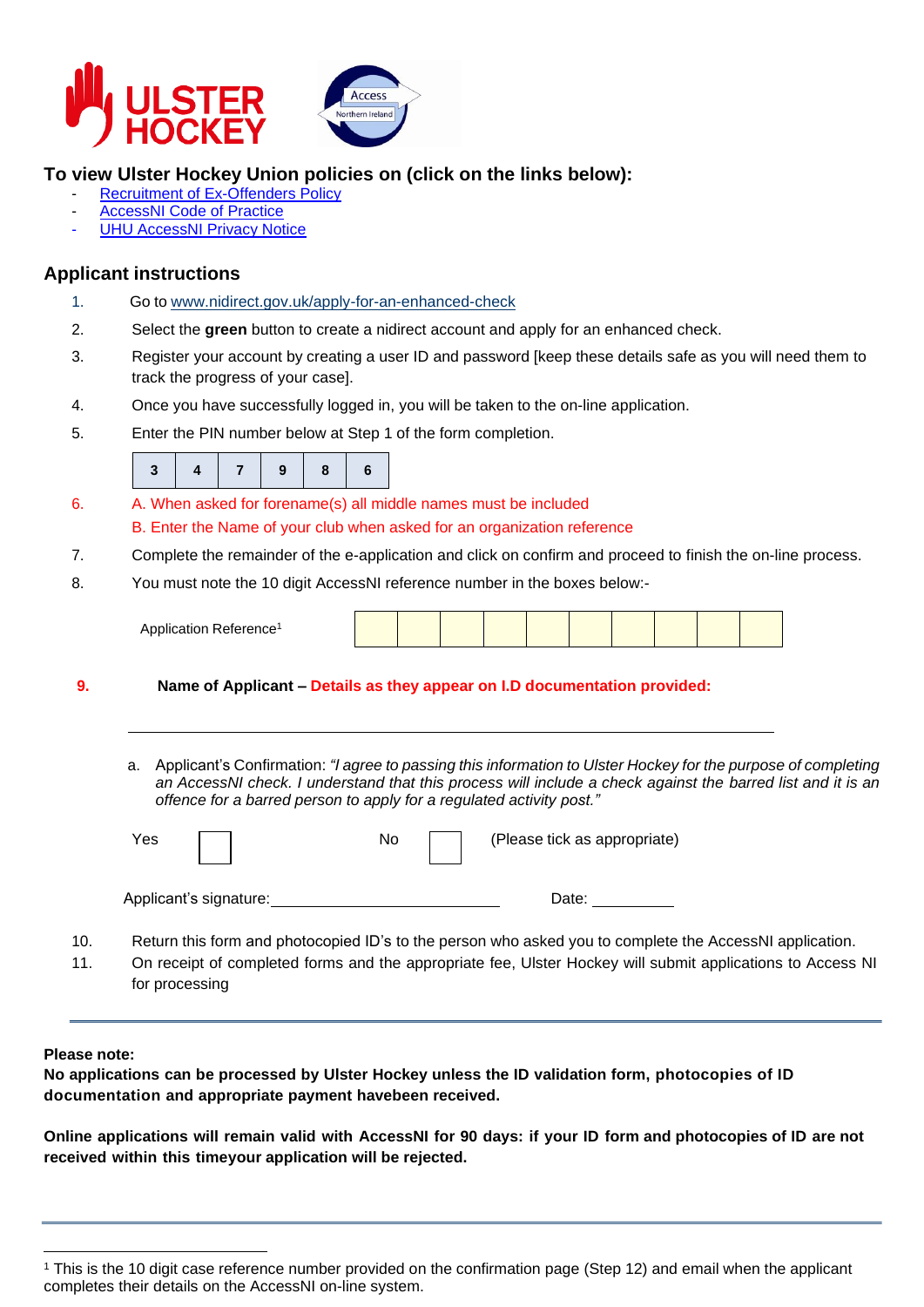#### **Identity validation**

The President, Chairperson OR Designated Safeguarding Children Officer of your club is the designated person authorised to check your identity.

A minimum of three original documents must be provided in the name of the applicant. Once from group one and a further two from any group. At least one document must show the applicant's current address. If this is not possible, then four documents from Group 2a and 2b should be produced, one of which being a birth certificate issued after the time of birth. One document must show the applicant's current address.

#### **Applicant details as they appear on the ID documentation provided in BLOCK CAPITALS:**

| Surname                |                                                                                         | Middle Name(s) |
|------------------------|-----------------------------------------------------------------------------------------|----------------|
| Date of Birth          |                                                                                         |                |
| Current postcode<br>÷  |                                                                                         |                |
|                        |                                                                                         |                |
|                        |                                                                                         |                |
|                        |                                                                                         |                |
|                        |                                                                                         |                |
| <b>Paid Position</b>   | <b>Voluntary Position</b>                                                               |                |
|                        | I confirm I have seen the original ID documentation as indicated on the attached sheet. |                |
| Date of ID check       |                                                                                         |                |
| Name (Capitals)        |                                                                                         |                |
| Email:                 | Phone Number:                                                                           |                |
| Position Held in Club: |                                                                                         |                |
| Name of Club:          |                                                                                         |                |
| Signed:                |                                                                                         |                |
|                        | <b>WARNING</b>                                                                          |                |

It is an offence if you knowingly make a false statement for the purpose of obtaining or enabling another person to obtain a Disclosure.

#### **FEES FOR ACCESSNI DISCLOSURES (Cheques made payable to UHU):**

| Volunteers     | £5.00  | (administration fee)                          |
|----------------|--------|-----------------------------------------------|
| Paid Positions | £35.00 | (£33 AccessNI fee plus £2 administration fee) |

#### **PLEASE RETURN THIS DECLARATION, ID PHOTOCOPIES AND APPROPRIATE FEE TO:**

**Hilary Reid, DSCO, Ulster Hockey, Unit 5G, Stirling House, 478 Castlereagh Road, Belfast, BT5 6QB.**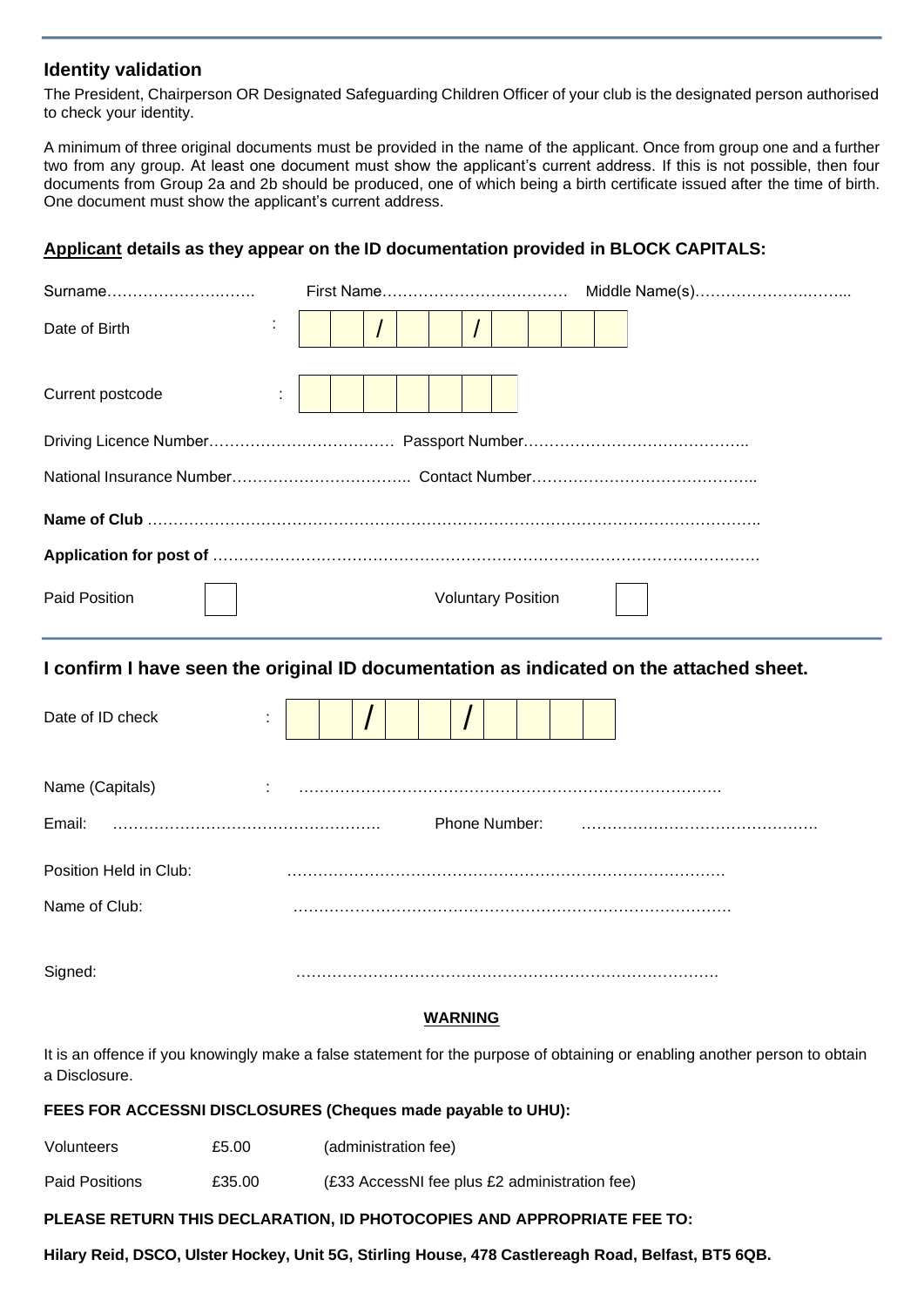## **Group 1: Primary identity documents**

| <b>Document</b>                                                              | <b>Notes</b>                                                                                                                                                   |
|------------------------------------------------------------------------------|----------------------------------------------------------------------------------------------------------------------------------------------------------------|
| Passport                                                                     | Any current and valid passport                                                                                                                                 |
| <b>Biometric Residence permit</b>                                            | UK.                                                                                                                                                            |
| Current driving licence photocard<br>(full or provisional)                   | UK, Isle of Man, Channel Islands or Ireland                                                                                                                    |
| Birth certificate issued within 12<br>months of birth                        | UK, Isle of Man and Channel Islands -<br>including those issued by UK authorities<br>overseas, for example embassies, High<br><b>Commissions and HM Forces</b> |
| Long form Irish birth certificate<br>issued at time of registration of birth | Ireland                                                                                                                                                        |
| <b>Adoption certificate</b>                                                  | UK, Channel Islands or Ireland                                                                                                                                 |

## **Group 2a: Trusted government documents**

| <b>Document</b>                                                                             | <b>Notes</b>                                                                                                                                                                                        |
|---------------------------------------------------------------------------------------------|-----------------------------------------------------------------------------------------------------------------------------------------------------------------------------------------------------|
| Birth certificate issued after time of<br>birth                                             | UK, Isle of Man, Channel Islands or Ireland                                                                                                                                                         |
| Marriage / Civil Partnership<br>certificate                                                 | UK, Channel Islands or Ireland                                                                                                                                                                      |
| <b>HM Forces ID card</b>                                                                    | UK.                                                                                                                                                                                                 |
| <b>Firearms licence</b>                                                                     | UK, Channel Islands and Isle of Man                                                                                                                                                                 |
| <b>Electoral ID card</b>                                                                    | Northern Ireland only                                                                                                                                                                               |
| Current driving licence photocard<br>(full or provisional)                                  | All countries outside the UK (excluding Isle of<br>Man and Channel Islands)                                                                                                                         |
| Current driving licence (full or<br>provisional) - paper version (if issued<br>before 1998) | UK, Isle of Man, Channel Islands and Ireland                                                                                                                                                        |
| Immigration document, visa or work<br>permit                                                | Issued by a country outside the UK. Valid only for<br>roles whereby the applicant is living and working<br>outside of the UK. Visa/permit must relate to the<br>country in which the role is based. |

All driving licences must be valid - see :  $\sqrt{\theta}$  Driving in GB on a non-GB licence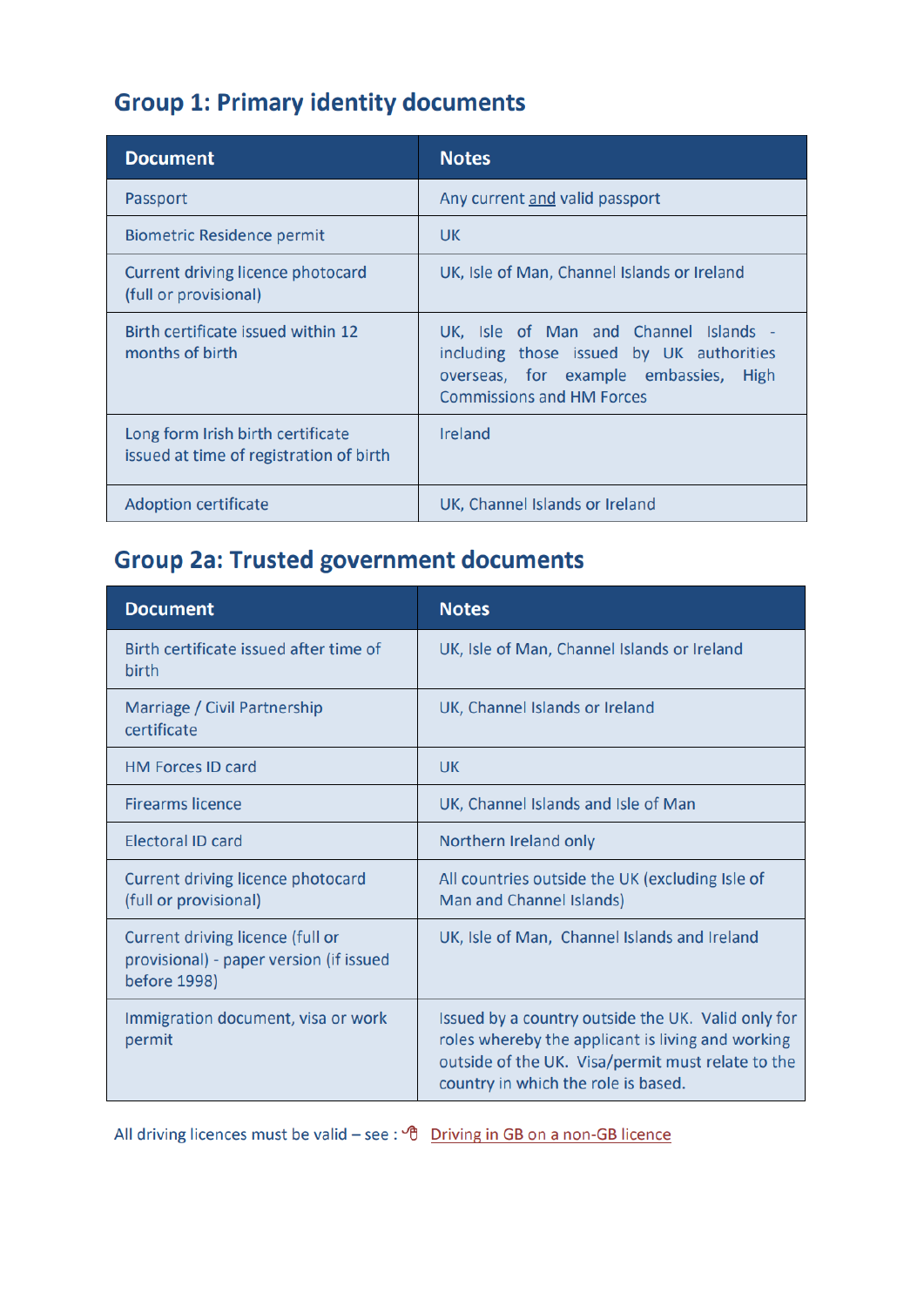# **Group 2b: Financial and Social history documents**

| <b>Document</b>                                                                                                                                                                                  | <b>Notes</b>                             | Issue date /<br>validity             |
|--------------------------------------------------------------------------------------------------------------------------------------------------------------------------------------------------|------------------------------------------|--------------------------------------|
| <b>Mortgage Statement</b>                                                                                                                                                                        | UK or Ireland                            | Within last 12<br>months             |
| Financial statement, for example ISA,<br>pension or endowment                                                                                                                                    | <b>UK or Ireland</b>                     | Within last 12<br>months             |
| P45 or P60 statement                                                                                                                                                                             | <b>UK or Channel</b><br><b>Islands</b>   | Within last 12<br>months             |
| Land and Property Services rates<br>demand                                                                                                                                                       | Northern Ireland<br>only                 | Within last 12<br>months             |
| <b>Council tax statement</b>                                                                                                                                                                     | <b>UK and Channel</b><br><b>Islands</b>  | Within the last 12<br>months         |
| <b>Credit card statement</b>                                                                                                                                                                     | <b>UK or Ireland</b>                     | Within last 3<br>months              |
| <b>Bank or Building society statement</b>                                                                                                                                                        | UK, Channel<br><b>Islands or Ireland</b> | <b>Within last 3</b><br>months       |
| <b>Bank or Building society statement</b>                                                                                                                                                        | <b>Countries outside</b><br>the UK       | Within the last 3<br>months - branch |
| Bank or building society account<br>opening confirmation letter                                                                                                                                  | <b>UK</b>                                | Within last 3<br>months              |
| Utility bill (not mobile phone)                                                                                                                                                                  | <b>UK or Ireland</b>                     | Within last 3<br>months              |
| Benefit statement, for example Child<br>Benefit, Pension etc.                                                                                                                                    | <b>UK</b>                                | <b>Issued in last 3</b><br>months    |
| Central or local government,<br>government agency, or local council<br>document giving entitlement, for<br>example from the Department for Work<br>and Pensions, the Employment<br>Service, HMRC | <b>UK and Channel</b><br><b>Islands</b>  | Issued in last 3<br>months           |
| <b>EEA National ID card</b>                                                                                                                                                                      |                                          | Must be valid                        |